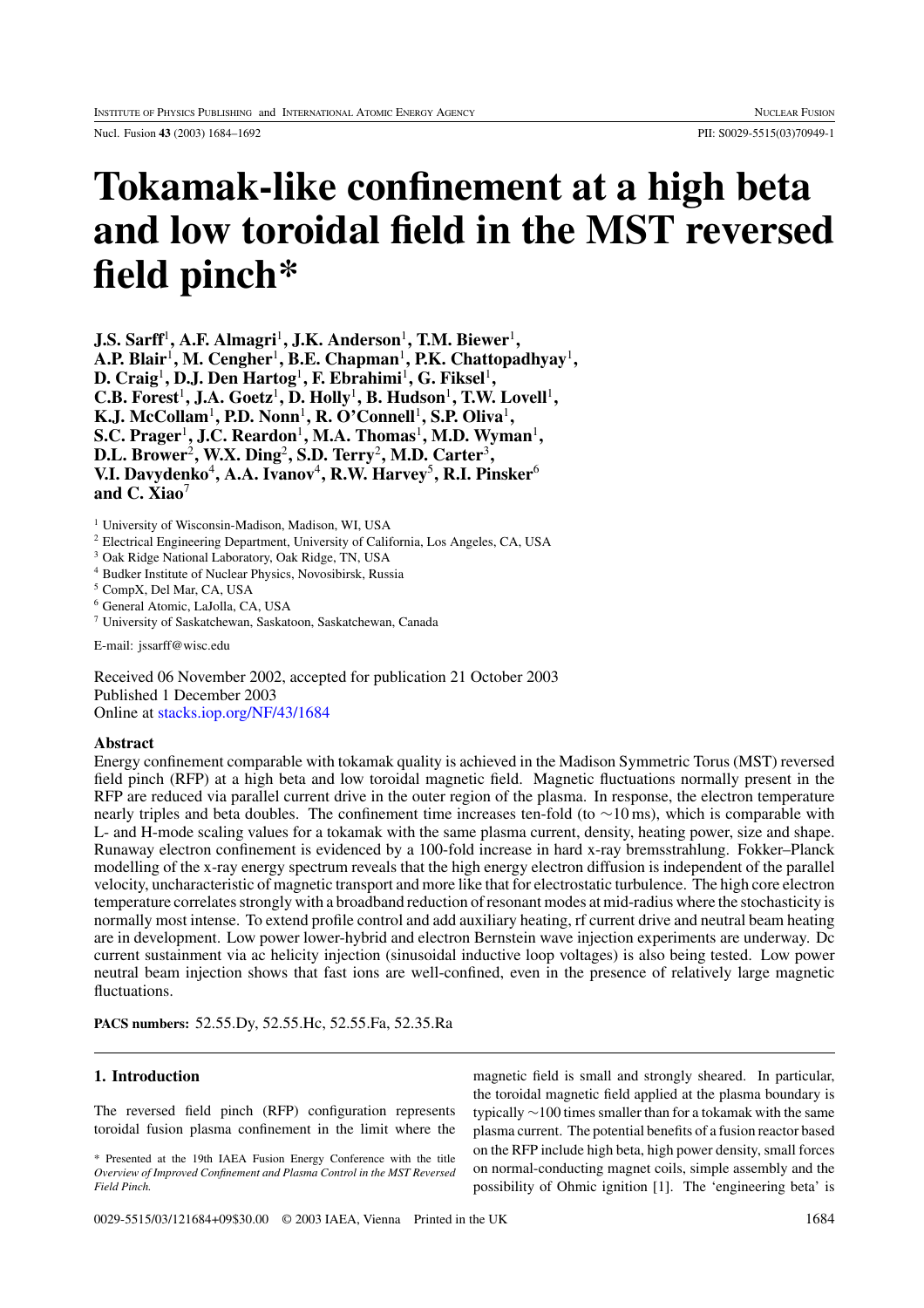particularly large since the field at the magnet coils is small. Demonstration of fusion-relevant plasma confinement in a relatively weak magnetic field has been the principal challenge for RFP research. In this paper we describe the confinement of  $T_e$  > 1 keV plasmas with an electron heat transport conductivity  $\chi_e \sim 5-10 \,\mathrm{m^2 \, s^{-1}}$  in the Madison Symmetric Torus (MST) RFP, comparable with the heat transport rate in a tokamak plasma with a magnetic field strength ten times larger at the plasma surface.

Large radial transport from parallel streaming in a stochastic magnetic field must be avoided in any fusion plasma. Toroidal configurations with strong external magnetization tend not to suffer this problem. This is not the case for a standard RFP plasma formed by steady toroidal induction, which is unstable to resistive MHD tearing and relies on a fluctuation-induced emf (e.g. the MHD dynamo  $\langle V \times B \rangle$ ) to sustain essential poloidal current flowing in the outer region of the plasma. The standard RFP fusion development path depends on a large reduction of the dynamo's constituent tearing fluctuations as the plasma's electrical resistivity decreases. The scaling of these fluctuations is subject to resistive MHD physics and is not very favourable to date [2, 3]. It has been suggested that the dynamo emf might be obtained with a single, large instability, avoiding multiple island formation and the widespread magnetic stochasticity that normally occurs. Such a 'single-helicity' dynamo has been observed in MHD computation [4, 5], but not yet in experiments. However, 'quasi-single-helicity' conditions in which one mode spontaneously grows larger are observed, thought to be a partial transition to single-helicity [6].

A different RFP fusion development path based on external current drive to maintain a stable current profile has emerged in recent years. This requires the addition of poloidal current drive for improved plasma stability or, equivalently, for the replacement of the dynamo emf present in standard RFP sustainment. The current profile and toroidal field reversal are maintained directly, rather than relying on the dynamo to redistribute current within the plasma. The anticipated reduction in magnetic stochasticity brought about by current profile control is illustrated in figure 1. The field line puncture plot shown in figure  $1(a)$  is for a standard RFP plasma in which several large tearing modes cause the magnetic field



**Figure 1.** Field line puncture plots in the axial (toroidal) plane for (*a*) the standard RFP formed by steady toroidal induction and (*b*) current profile-controlled RFP with auxiliary current drive at  $r/a \sim 0.8$  (from [26]).

to become stochastic over most of the plasma volume. In contrast, the puncture plot in figure 1(*b*) shows greatly reduced magnetic stochasticity when auxiliary current drive is added at  $r/a \sim 0.8$ , thereby improving the stability of the parallel current profile. These puncture plots were generated from three-dimensional (cylindrical) resistive MHD simulations that model the non-linear dynamical evolution of MHD tearing in the RFP, with and without auxiliary current drive. The optimum auxiliary current drive is localized to the outer region,  $0.7 < r/a < 0.9$ , of the plasma [7].

The improvement in energy confinement associated with the transition from the stochastic magnetic field represented in figure  $1(a)$  to the more ordered magnetic field in figure  $1(b)$  is the focus of this paper. Although precise current profile control is not yet available for RFP experiments, time-dependent inductive electric field programming has proven to be a simple and effective means to reduce magnetic fluctuations. A programmed ramp of the toroidal field winding current is used to generate poloidal induction targeted to the outer region of the plasma, a technique referred to as pulsed poloidal (or parallel) current drive (PPCD) [8–11]. Current drive based on rf techniques is in development for MST, briefly described in section 5. When PPCD programming is applied to MST plasmas, energy and particle confinement greatly improve. The core electron temperature increases nearly three-fold while the Ohmic input power decreases, unambiguous evidence of reduced electron heat transport. The substantial temperature gradient, usually confined to a narrow edge region in standard RFP plasmas, extends into the core during PPCD. Fast electrons become confined, evidenced by a ∼100-fold increase in hard x-ray bremsstrahlung emission. Fokker–Planck modelling reveals that the diffusion of these electrons does not depend on their parallel velocity and is no longer characteristically stochastic magnetic in origin. The global energy confinement time increases ten-fold to a value comparable with L- and H-mode expectations for a tokamak of the same current, density, size and shape.

In the following sections we describe these confinementrelated results in more detail, along with progress in quantitative understanding of energy transport in a stochastic magnetic field. We also briefly describe progress in developing plasma control tools for MST using rf current drive and heating, neutral beam heating and oscillating field current drive (OFCD).

# **2. Tokamak-like energy confinement at a high beta in MST**

The MST is a circular cross-section torus with dimensions  $R = 1.5$  m and  $a = 0.5$  m (large for RFP experiments) and toroidal current  $I_{\phi} \leq 0.5 \text{ MA}$  [12]. The standard fuelling is deuterium. The inductive current drive programming for PPCD is illustrated in figure 2. The toroidal,  $E_{\phi}$ , and poloidal, *Eθ* , electric fields (from loop voltages) applied at the plasma surface are shown in figure 2(*a*). The essential ingredient for PPCD is  $E_\theta > 0$ , accomplished with circuitry that ramps the toroidal field winding current in time. As a byproduct, the edge toroidal field,  $B_{\phi}(a)$ , and safety factor,  $q = r B_{\phi}/RB_{\theta}$ , become more negative during this time. The parallel inductive electric field,  $E_{\parallel} = (E_{\phi} B_{\phi} + E_{\theta} B_{\theta})/B$ , is shown in figure 2(*b*)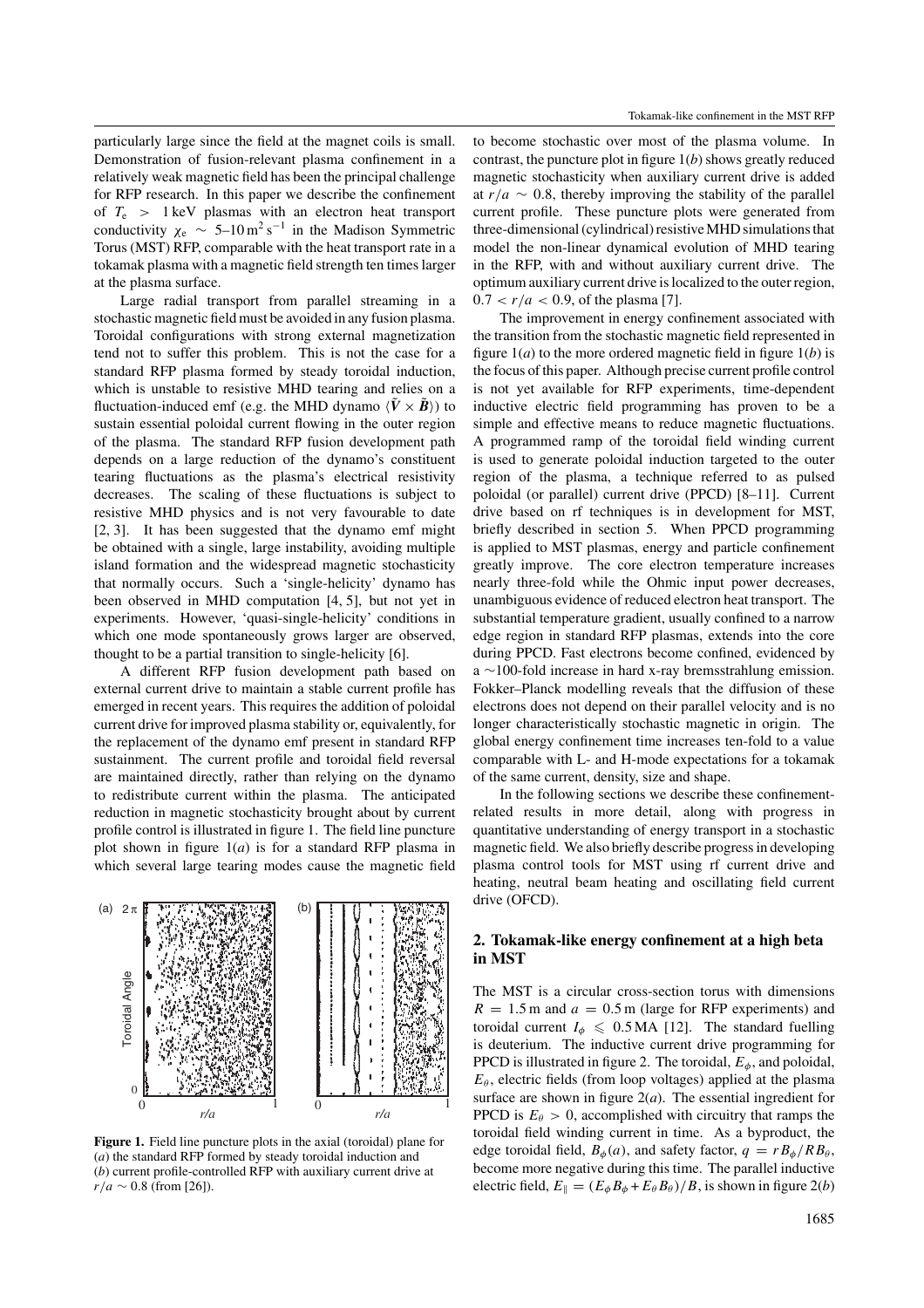

**Figure 2.** (*a*) Toroidal and poloidal inductive electric field, (*b*) parallel electric field and (*c*) rms poloidal magnetic fluctuation amplitude at  $r = a$ . The sawtooth-like  $E_{\theta}$  waveform results from a five-stage capacitor bank network used for PPCD. The *B*<sup>*B*</sup><sup>*B*</sup><sup>*B*</sup><sup>*B*</sup>*b*<sup>*B*</sup>*b*<sup>*B*</sup>*b*<sup>*B*</sup>*b*<sup>*B*</sup>*b*<sup>*b*</sup>*b*</sub>*b*<sup>*b*</sup>*b*</sub>*bb*<sup>*b*</sup>*b*</sub>*bb*<sup>*b*</sup>*b*</sub>*bb*<sup>*b*</sup>*b*<sup>*b*</sup>*b*<sup>*b*</sup>*b*</sub>*bb*<sup>*b*</sup>*b*</sub>*d<i>b***<sub>***b***</sub><sup>**</sup> fluctuation results primarily from  $m = 1$  modes resonant in the core.

to emphasize the desired goal,  $E_{\parallel} > 0$ , for direct sustainment of parallel current in the outer region of the plasma. The typical reduction in the rms magnetic fluctuation amplitude measured at the plasma surface is shown in figure 2(*c*). The dominant fluctuations are from resistive MHD tearing with mode numbers  $m = 1$ ,  $n \ge 6$  resonant at different radii in the  $\text{core and } m = 0, n \geq 1 \text{ resonant at the } q = 0 \text{ surface near}$ the edge of the plasma. Stochastic magnetic transport from these modes is discussed in section 4.

In standard RFP operation,  $E_{\phi}(a)$  is held constant to maintain a stationary toroidal current, while  $E_{\theta}(a) \approx 0$ (stationary toroidal flux except near strong dynamo events, appearing as negative  $E_\theta$  spikes). Hence  $E_\parallel$  < 0 at the boundary of standard RFP plasmas, tending to peak and de-stabilize the current profile. To extend PPCD,  $E_{\phi}(a)$  is instead allowed to decrease and reverse sign as shown in figure 2(*a*). Since  $B_{\phi}(a) < 0$ , reversed  $E_{\phi}(a) < 0$  maintains  $E_{\parallel}(a) > 0$ . This is effective near the end of the toroidal field ramp when  $B_{\phi}(a)$  is most negative. The combination of loop voltages in figure 2 produces the longest and most complete fluctuation reduction to date. A broadband and simultaneous reduction of both  $m = 0$  and 1 modes generally leads to the largest confinement improvement [10, 13]. Nevertheless, PPCD programming is inherently transient, terminating in a non-disruptive loss of improved confinement conditions when the fluctuation amplitude increases.

#### *2.1. Temperature profiles and local heat transport*

The electron temperature increases dramatically when magnetic fluctuations are reduced. The  $T_e(r)$  profiles for 400 kA standard and PPCD-improved plasmas are compared in figure 3(*a*), obtained with a movable, single-point Thomson scattering diagnostic at  $t = 18$  ms (near the end of PPCD in figure 2). The line-averaged density is  $1.0 \times 10^{19}$  m<sup>-3</sup> in both cases. The radial resolution in these profiles is the maximum acquired to date for MST, with each data point representing an average measurement for ∼5 similar plasmas. These profiles therefore represent average PPCD-improved performance. Construction of  $T_e(r)$  with less radial resolution



**Figure 3.** Radial profiles of (*a*) electron temperature, (*b*)  $C^{6+}$  ion temperature and (*c*) electron heat conductivity. Global  $\tau_e$  increases five-fold in this case.

but using only the best PPCD plasmas (with longest low fluctuation periods) shows similar core temperatures but a larger  $T_e$  in the outer region of the plasma. A maximum  $T_e(0) = 1.3 \text{ keV}$  has been measured in high quality 500 kA PPCD plasmas [13].

Reduced electron energy loss is self-evident in figure 3(*a*): the temperature increases—which decreases the Ohmic heating power—and the temperature gradient extends well into the core during PPCD. Local transport analysis confirms this result. A novel toroidal equilibrium reconstruction approach [14, 15] provides direct measurement of the local Ohmic heating power density,  $\mathbf{E} \cdot \mathbf{J}$ . This automatically accounts for *Z*eff, the neoclassical (trapped electron) resistivity enhancement, and non-dissipative fast electrons, which carry *<*20% of the current. During PPCD, a simple Ohm's law for the parallel current is obeyed [15], and so  $\mathbf{E} \cdot \mathbf{J} = \eta J^2$ . The equilibrium reconstructions are constrained by 11 chords of FIR polarimetry [16], an on-axis measure of the magnetic field using the motional Stark effect [17], as well as conventional edge magnetic measurements. The electron heat conductivity profiles,  $\chi_e(r)$ , for standard and PPCD-improved plasmas are compared in figure 3(*c*). Losses associated with electron-ion collisions, radiation, and thermal convection are subtracted from the input power to isolate the conducted heat flux,  $q_e$  = −*χ*e*n*∇*T*e. A dramatic decrease in *χ*<sup>e</sup> is evident across the plasma radius during PPCD, and the global energy confinement time increases to  $\tau_e \approx 5$  ms, a five-fold improvement relative to standard plasmas. Selecting the best PPCD plasmas, the global confinement improvement is estimated to be ten-fold to  $\tau_E \approx 10 \pm 2.5$  ms, with minimum  $\chi_e \sim 5$  m<sup>2</sup> s<sup>-1</sup> [10].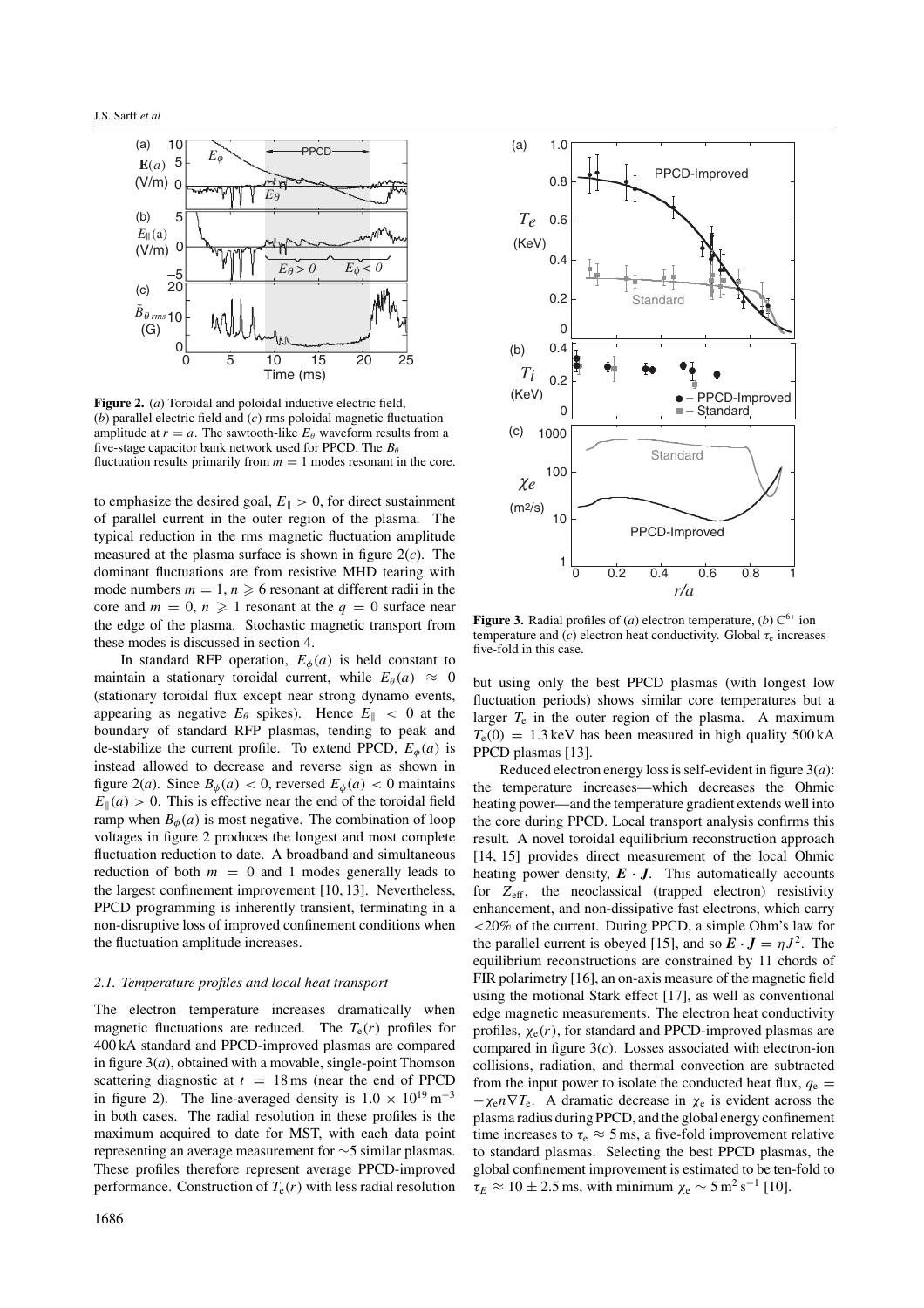Unlike the electron temperature, the ion temperature does not change significantly, shown in figure 3(*b*) for both standard and PPCD plasmas. These profiles are the  $C^{6+}$  impurity temperature measured by charge exchange recombination spectroscopy (along a diagnostic neutral beam). The majority ion temperature profile measured by Rutherford scattering of a neutral beam is similar to the impurity ion temperature. The ions in standard plasmas are heated, in part, by a poorly understood mechanism correlated with magnetic reconnection and the dynamo producing  $T_i$  >  $T_e$  at some instants in time [18]. This magnetic relaxation activity is suppressed during PPCD, but without a more quantitative understanding of the heating process, ion energy transport is difficult to quantify. The increased electron–ion temperature difference plus a reduction in charge exchange loss allows the possibility that the ions are heated by classical electron–ion collisions during PPCD. In this case the ion energy confinement time is substantially larger than the global or electron energy confinement times.

## *2.2. Comparison with tokamak confinement via empirical scaling*

The heat conductivity,  $\chi_e \sim 5 \,\mathrm{m^2 \, s^{-1}}$ , observed during PPCD is comparable with that in tokamak plasmas, and therefore the global confinement time should be comparable as well. There is no unique way to compare global confinement in different toroidal magnetic geometries, especially when a major configuration variable is substantially different, in this case the toroidal magnetic field strength. A comparison using the IPB98(*y,* 2) ELMy H-mode tokamak empirical scaling is shown in figure 4. The tokamak data come from the ITER physics database used to construct scaling formulae [19]. The data point labelled 'PPCD-Improved' is  $\tau_E$  = 10 ms for  $I_{\phi}$  = 200 kA PPCD plasmas plotted against the tokamak scaling-projected value  $\tau_E = 23$  ms derived from the  $IPB98(y, 2)$  engineering parameter formula calculated with



**Figure 4.** MST confinement relative to tokamak H-mode empirical scaling. (Reprinted from ITER Physics Guidelines, ITER report N 19 FDR 1 01-07-13 R 0.1.)

MSTs current, density  $n = 0.7 \times 10^{19} \text{ m}^{-3}$ , (Ohmic) input power  $P = 0.5$  MW (d $W_{\text{th}}$ /dt subtracted), major radius, aspect ratio and circular shape  $(k = 1)$ . The point labelled 'Standard' is MSTs steady-induction confinement,  $\tau_E \approx 1$  ms, compared the same way. The IPB98(*y,* 2) scaling's toroidal field sensitivity,  $\sim B_{\phi}^{0.15}$ , is quite weak (an interesting fact in this comparison), but  $B_{\phi} = 1.0$  T is chosen to represent typical tokamak operation with  $q_a = 4$ . For reference, the L-mode scaling-projected confinement time is  $\tau_E = 18$  ms, and the neo-Alcator (Ohmic) scaling-projected confinement time is  $\tau_E = 31$  ms for the same  $q_a = 4$  'equivalent' tokamak using similar empirical formulae [19]. Note that the poloidal gyroradius is the same for tokamak and RFP plasmas if the plasma current, size and temperature are the same. Banana orbit widths are small in the poloidal-field-dominated RFP, and so the classical transport step size corresponds to the neoclassical transport step size in the same size and current tokamak.

The comparison in figure 4 shows that PPCD-improved global RFP confinement is indeed comparable with the confinement expectations for a tokamak, but with the important difference that  $B_{\phi}(a)$  is 20 times smaller in the MST RFP than for the  $q_a = 4$  'equivalent' tokamak ( $B_\phi \approx 0.05$  T at  $r = a$  for 200 kA PPCD). The total field strength at the plasma surface including the dominant poloidal field—is ten times smaller than the equivalent tokamak. It should be emphasized that the similarity of confinement times in this comparison does not imply tokamak scaling applies to PPCD-improved RFP plasmas. Too few data exist to draw conclusions regarding the scaling of an RFP with minimized MHD tearing fluctuations, which could be very different from tokamak scalings.

## *2.3. Increased beta during PPCD*

The increase in electron temperature during PPCD leads to a doubling of beta [10]. (Recall the line-averaged density is maintained the same.) The maximum beta is achieved in  $200 \text{ kA}$  plasmas, where the total beta,  $\beta_{\text{tot}} = \langle p \rangle / B^2(a)$ , increases from 9% in standard plasmas to 15% during PPCD. In higher current (400 kA) plasmas the beta enhancement factor is larger, with  $\beta_{\text{tot}}$  increasing from 5% to 11%. Hence the beta reduction observed with increasing current in standard plasmas is substantially lessened with PPCD. Toroidal beta,  $\beta_{\phi} = \langle p \rangle / B_{\phi}^2(a)$ , as commonly defined for tokamak and ST experiments, is very large for the RFP since the vacuum toroidal field is small ( $\beta_{\phi} \rightarrow \infty$  by operating with  $q_a \rightarrow 0$ ). During PPCD, toroidal beta decreases to  $\beta_{\phi} \approx 80\%$  since  $|B_{\phi}(a)|$  increases as a consequence of inductive poloidal current drive. Poloidal beta  $\beta_{\theta} = \langle p \rangle / B_{\theta}^2(a)$  is relatively small in the RFP since  $B_\theta(a) \approx B(a)$ , making it comparable with total beta.

The beta values quoted above are not identified limits, but rather the natural values that occur in these Ohmically heated plasmas. Generally beta in MST is about a factor of 2 less than the ideal MHD limit defined by interchange stability. The theoretical pressure profile that satisfies the Suydam (or Mercier) criterion at all radii defines an ideal beta limit,  $\beta_{\theta} \approx 20\%$ , for MSTs standard equilibrium, increasing to  $\beta_{\theta} \approx 30\%$  during PPCD from increased magnetic shear. The measured pressure gradients are close to the theoretical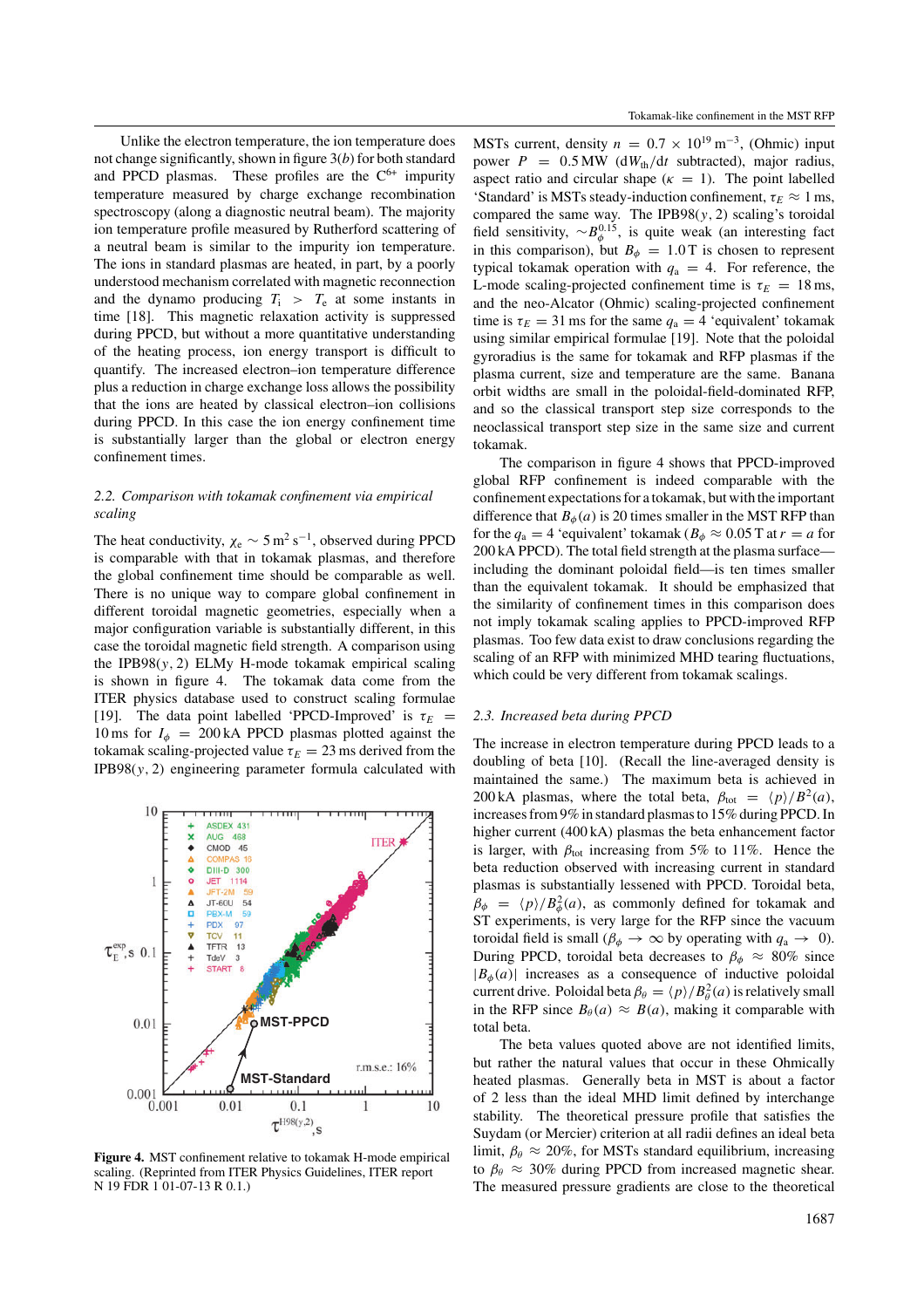ideal interchange limit in the edge and core where magnetic shear is weakest, but there is no obvious phenomenon that limits the pressure. The experimental beta limiting physics in the RFP is unknown, usually speculated to be associated with resistive MHD. For example pressure-driven tearing becomes substantial at high beta values in MHD computation, and g-modes are everywhere unstable in the RFP (but with small linear growth rates when  $\beta \ll 1$ ).

#### **3. Confinement of fast electrons**

Collisionless diffusion in a stochastic magnetic field scales as  $\sim v_{\parallel}D_{\rm m}$ , where  $v_{\parallel}$  is the parallel particle velocity and  $D_{\rm m}$  is the magnetic field line diffusivity. The distribution of high energy electrons is therefore a sensitive indicator of magnetic surface quality. A ∼100-fold increase in hard x-ray bremsstrahlung emission during PPCD implies that the confinement of high energy electrons is vastly improved [20]. The x-ray energy flux spectra for standard and PPCD plasmas are shown in figure 5, measured using a solid state CdZnTe detector. The absence of photons with energy *>*20 keV in standard plasmas shows that electrons with energy above 20 keV are not confined. In contrast, electrons *>*100 keV are present during PPCD.

Fokker–Planck transport modelling has been used to reconstruct the x-ray flux, thereby inferring the diffusive properties of the collisionless electrons. The multi-species, toroidal, relativistic Fokker–Planck code CQL3D [21] evolves the ion and electron distributions in a Maxwellian background defined by the measured density and temperature profiles. The calculated bremsstrahlung from electron–ion collisions is compared with the measured x-ray flux, and the radial diffusion coefficient is adjusted to match the x-ray emission and, simultaneously, the measured parallel electric field and current density profiles from equilibrium reconstruction [20]. The smooth lines overlying the binned experimental data in figure 5 are the best-fit Fokker–Planck reconstructions of the x-ray flux. To achieve reasonable fits, the parallel velocity dependence in the electron diffusion coefficient for standard plasmas is  $D \sim v_{\parallel e}$ , characteristic of transport in a stochastic magnetic field, but for the PPCD case *D* is independent of the parallel velocity, suggesting stochastic loss is no longer



**Figure 5.** Hard x-ray energy flux spectra for standard and PPCD plasmas. The jagged curves are binned x-ray measurements, and the smooth curves are fits from Fokker–Plank modelling.

dominant. A velocity-independent *D* is more characteristic of electrostatic turbulent transport like that observed in tokamak and stellarator plasmas.

#### **4. Heat transport in a stochastic magnetic field**

Although collisionless particle and energy transport in a stochastic magnetic field is fundamentally non-local, the process of field line diffusion requires local tearing and reconnection at many radii to form an extended region of magnetic stochasticity. The safety factor profile, *q(r)*, for typical standard plasma conditions in MST is shown in figure 6(*a*), determined by toroidal equilibrium reconstruction. The large magnetic shear associated with  $q \to 0$  permits many low-mode-number rational surfaces on which magnetic islands can form. The close spacing of these surfaces renders the magnetic field susceptible to island overlap, especially near *q* = 0. The dominant magnetic fluctuations observed in the RFP are  $m = 1$ ,  $n > q(0)^{-1} \approx 5$  tearing modes resonant inside the reversal surface, as well as  $m = 0$  modes resonant at the  $q = 0$  surface. The typical magnetic island widths associated with the  $m = 1$ ,  $n \le 15$  modes are superposed on the  $q(r)$  profile in figure  $6(a)$ . A toroidal array of 32 magnetic sensors measures the amplitudes of these modes at the plasma surface in MST. Since the islands overlap, it is not surprising that stochastic diffusion would dominate standard RFP transport.



**Figure 6.** (*a*) Standard RFP  $q(r)$  with  $m = 1$  island widths, (*b*) profiles of core-resonant  $m = 1$  radial magnetic fluctuations and (*c*) field line tracing puncture plot in axial (toroidal) plane.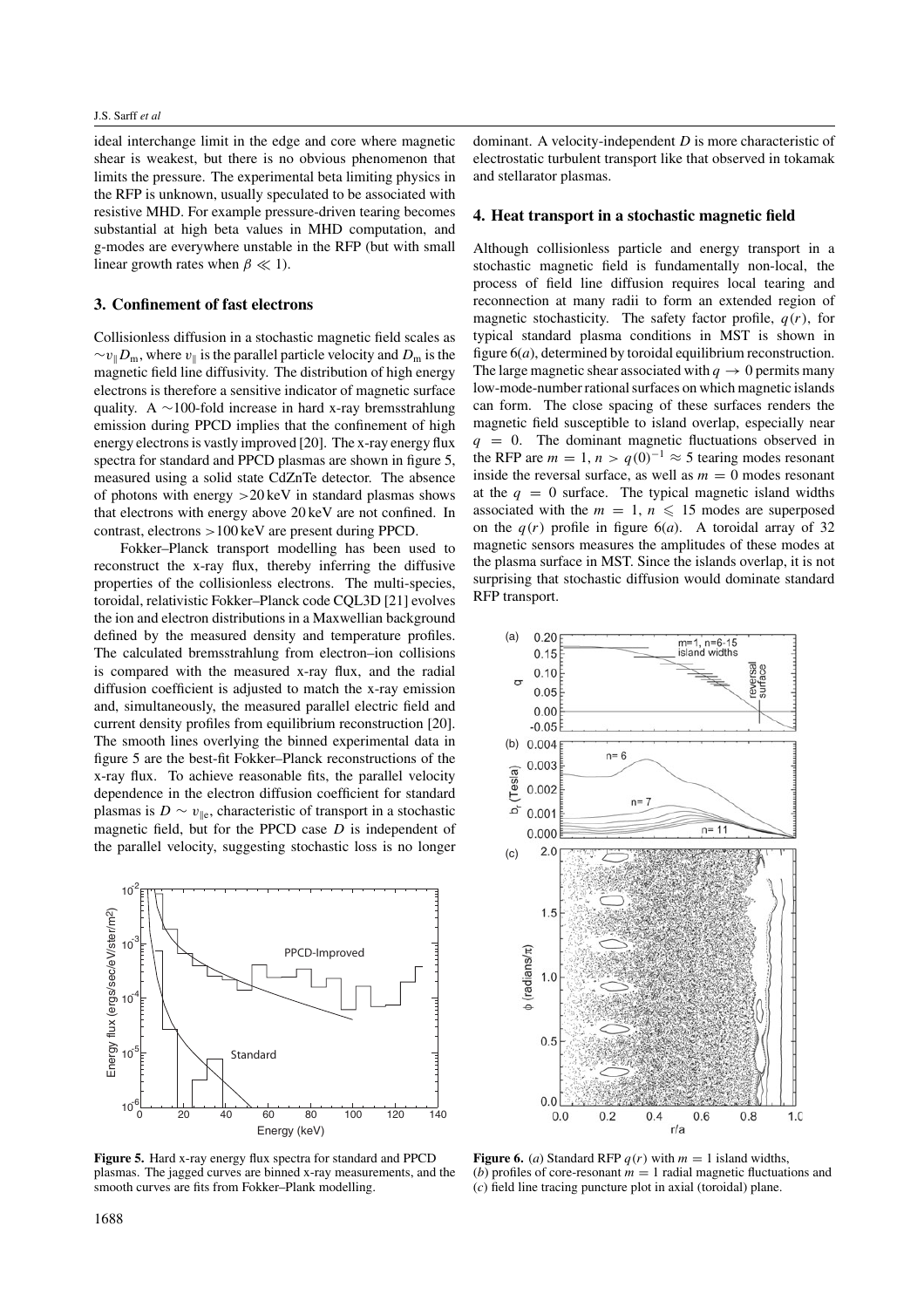## *4.1. Comparison with theoretical expectations for electron heat transport*

Recent improvements in magnetic and kinetic profile diagnostics in MST permit a more quantitative comparison of the measured transport coefficients with theoretical expectations for stochastic diffusion. Furthermore the PPCD-controlled reduction of magnetic fluctuations permits investigation of the dependence on the magnitude and structure of the magnetic fluctuations. The diffusion of high energy electrons in standard RFP plasmas was reported in section 3 to have the expected parallel velocity dependence. The heat conduction for bulk electrons in standard plasmas is also well described by stochastic transport expectations, provided the magnetic diffusivity is determined more directly than the oftenused correlation length estimates.

Magnetic field line tracing is used to quantify the magnetic diffusivity resulting from the dominant fluctuations in MST standard plasmas [22]. The mean-field profiles are taken from an experimental equilibrium reconstruction, while the fluctuating-field profiles are taken from three-dimensional (cylindrical), non-linear, resistive MHD computation using the DEBS code [23] (in lieu of directly measured fluctuation profiles, which are not yet available). Such computation has long been used for theoretical investigation of the MHD dynamo process that occurs in standard RFP plasmas, reproducing experimental fluctuation characteristics and dynamo behaviour remarkably well. To model MST plasmas, the MHD computation is performed at an effective aspect ratio of  $R/a = 3$  and Lundquist number of  $S \approx 10^6$ , very close to the experimental value *<sup>S</sup>* <sup>≈</sup> <sup>3</sup> <sup>×</sup> <sup>10</sup><sup>6</sup> for the <sup>∼</sup>400 kA case described here. The resistivity profile measured in MST is also used.

The profiles of the computed radial magnetic fluctuations,  $b_{rn}(r)$ , are shown in figure 6(*b*) for the dominant  $m = 1$  modes. The field line puncture plot shown in figure  $6(c)$  illustrates the widespread magnetic stochasticity expected from these modes in the core of standard RFP plasmas. Island structure is evident only for the innermost mode  $m = 1$ ,  $n = 6$ and for  $m = 0$  modes at the reversal surface. To best simulate the experiment, the mode amplitudes are normalized to match the transverse field fluctuation at the plasma surface, even though the computation predicts the measured amplitudes to within 20%. To model possible stochasticity out to the reversal surface,  $m = 1$  modes with  $n \leq 32$  are included in the field line tracing code. The amplitudes of modes  $16 \ge n \ge 32$  are extrapolated from the measured spectrum,  $n \leq 15$ . Note that the radial mode structure is global in extent. A thick conducting shell surrounds MST plasmas, thus forcing  $b_r(a) = 0$ . (Perfect-conductor boundary conditions are used in the computation at  $r = a$ .) The non-stochastic boundary outside the reversal surface results from  $b_r \to 0$  as  $r \to a$ .

The magnetic diffusivity is calculated directly from field line tracing by forming the ensemble average  $D<sub>m</sub>$  =  $\langle \Delta r^2/\Delta L \rangle$  for the field line radial excursion,  $\Delta r$ , over the field line length,  $\Delta L$ . The predicted heat conductivity for stochastic magnetic transport  $\chi_e = v_{T_e} D_m$  is compared with the measured (power balance)  $\chi_e$  in figure 7(*a*), agreeing surprisingly well. The field line tracing reproduces large  $\chi_e \sim 500 \,\mathrm{m}^2 \,\mathrm{s}^{-1}$  in the core, as well as the relative transport barrier  $\chi_e \sim 50 \,\mathrm{m}^2 \,\mathrm{s}^{-1}$ near the  $q = 0$  reversal surface. Although the line tracing may



**Figure 7.** (*a*) Calculated stochastic–magnetic heat conductivity  $\chi_e = v_{T_e} D_m$  compared to measured  $\chi_e$  in standard plasmas and (*b*) Chirikov island overlap parameter versus radius.

not be fully accurate near the reversal surface,  $\chi_e \sim 50 \,\mathrm{m}^2 \,\mathrm{s}^{-1}$ is consistent with the measured global energy confinement time of  $\tau_E \approx 1$  ms. The  $q = 0$  surface is unique because all  $m = 0$  modes are resonant at the same location and because the magnitude of  $b_{rn}$  is relatively small compared with  $m = 1$ modes, both from the close proximity to the conducting shell at *r* = *a* and from the longer wavelength of  $m = 0, n \sim 1$  modes. The magnetic transport associated with  $m = 0$  modes should be smaller as a result. More  $m = 1$  modes need to be included in the field line tracing to resolve the region surrounding the reversal surface.

The often-used estimate  $\chi_e^{RR} = v_{T_e} \pi L_{eff} \tilde{b}_{rn}^2 / B^2$  derived by Rechester–Rosenbluth [24] is also shown in figure 7(*a*) using the single-mode amplitudes for  $n \leq 15$ . In contrast to direct field line tracing, the R–R estimate agrees with the measured  $\chi_e$  only in the region where the resonant surface density is highest, just inside the reversal surface. The Chirikov parameter,  $s = (w_{mn} + w_{m'n'})/2(r_{mn} - r_{m'n'})$ , which measures the overlap of adjacent islands of width *wmn* located at resonant surfaces  $r_{mn}$ , is shown in figure 7(*b*). An accurate estimate using the Rechester–Rosenbluth formulation appears to require *s >* 5. Note that although the mode amplitudes are largest in the core, the islands are weakly overlapped there (*s* ∼ 1), yielding a much a smaller heat conductivity value than estimated by  $\chi_e^{RR}$ .

## *4.2. Role of the mode spectrum for improved RFP confinement*

The localized nature of resonant field line tearing is well illustrated in the standard RFP. Many adjacent resonant modes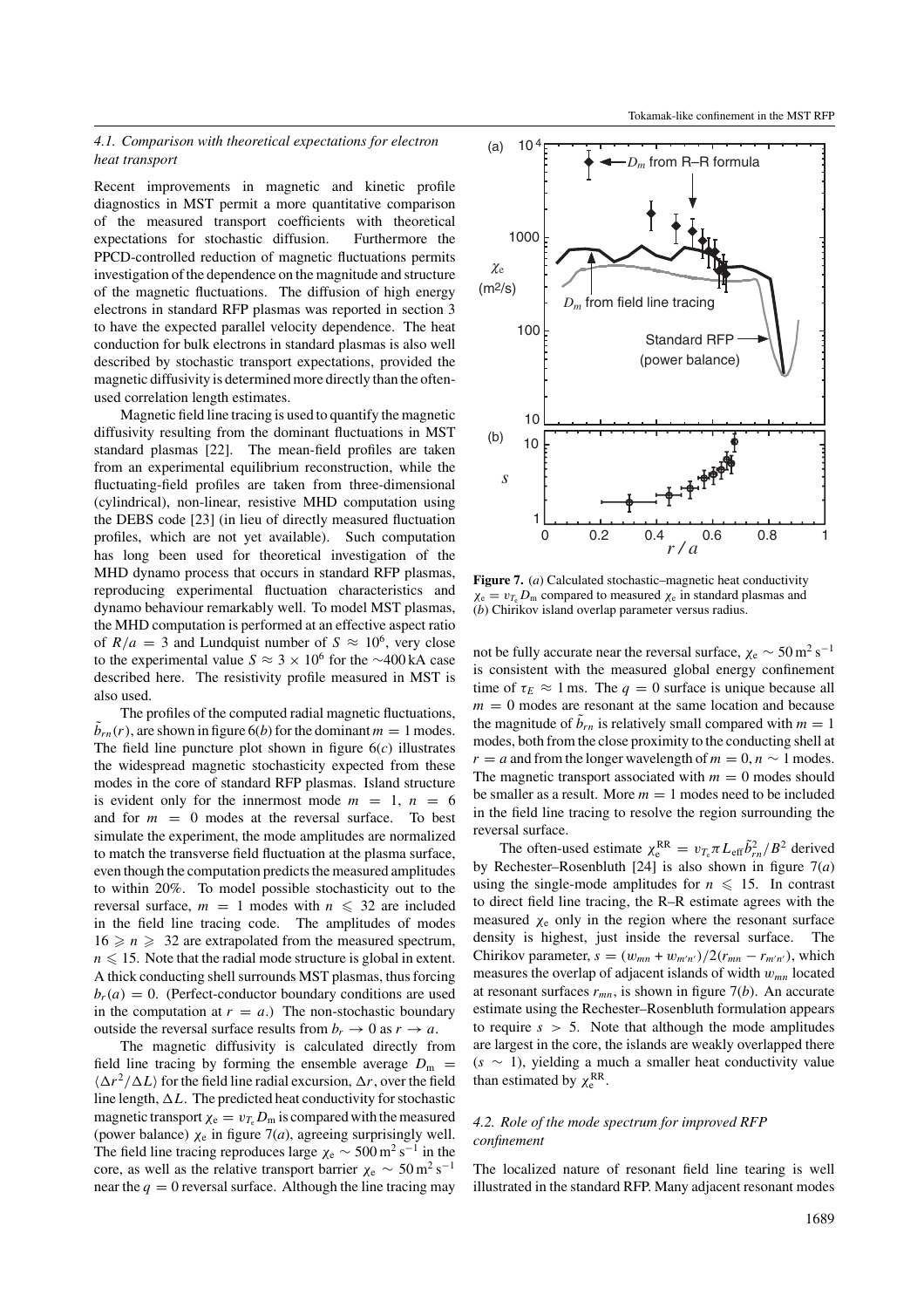of significant amplitude are required to diffuse field lines across the radius of the plasma. Note in figure  $3(c)$  that  $\chi_e$  during PPCD is greatly reduced where the magnetic stochasticity is most intense in standard RFP plasmas, just inside the  $q = 0$ surface (see figures 6 and 7). The broad spectrum of higher-*n*,  $m = 1$  modes resonant at mid-radius must therefore be strongly influenced by PPCD. The fluctuation reduction shown in figure  $2(c)$  is the total spectral rms, dominated by the largest mode,  $m = 1$ ,  $n = 6$ , resonant near the magnetic axis. The reduction in the higher-*n* modes resonant at mid-radius is typically greater.

The maximum *T*e*(*0*)* achieved during PPCD—a good single-indicator of energy confinement in an Ohmically heated plasma—occurs when the time-average amplitudes of the midradius modes are smallest. This is shown in figure 8(*a*), where  $T_e(0)$  near the end of PPCD ( $t = 18$  ms in figure 2) is plotted against the rms fluctuation amplitude,  $\sqrt{\sum_n b_{\theta n}^2(a)}$ , summed for  $8 \le n \le 15$  and time-averaged from the start to end of PPCD  $(t = 12-18 \text{ ms in figure 2})$ . The data points labelled '+' are measurements from individual plasmas with the same current and density formed with identical PPCD programming. The data point labelled 'Standard' is plotted for the  $T_e(0)$  and high-*n* rms mode amplitude in standard plasmas with the same current and density. To maximize the number of shots available for this analysis, a double-filter (Be) soft x-ray measurement of the core electron temperature is used, calibrated to Thomson scattering measurements of the core temperature,  $T_e(r/a < 0.2)$ , obtained in a subset of the shots.

The variation in degree of fluctuation reduction for individual plasmas reveals a clear correlation of higher  $T_e(0)$ with sustained low amplitudes of the mid-radius resonant modes during PPCD. Note, however, that the ∼30-fold reduction of the mid-radius,  $\chi_e$ , is significantly larger than a typical ∼7-fold reduction of  $b_{\text{rms}}^2$  for the mid-radius resonant modes. So although the trend in figure 8(*a*) suggests that



**Figure 8.** (*a*) Core electron temperature versus time-average rms fluctuation amplitude of  $8 \le n \le 15$  modes. (*b*) Core electron temperature versus amplitude of the dominant mode  $m = 1$ ,  $n = 6$ . These data are for 400 kA plasmas with line-averaged density  $1.0 \times 10^{19}$  m<sup>-3</sup>.

magnetic fluctuations still regulate transport during PPCD, the reduction in  $\chi_e$  is larger than expected from the  $b^2$ -scaling characteristic of stochastic transport. The  $v_{\parallel}$ -independent diffusion of fast electrons discussed in section 3 is clearer evidence for a non-stochastic residual transport mechanism, which might still have an electromagnetic origin but with a different  $\tilde{B}$ -dependence.

The importance of broadband mode suppression for improved confinement is further revealed in a similar plot of  $T_e(0)$  and magnetic fluctuation amplitude shown in figure 8(*b*), but for the dominant  $m = 1$ ,  $n = 6$  mode resonant close to the magnetic axis in the same plasmas. The  $n = 6$ is the largest mode in the spectrum in the vast majority of MST plasmas, sometimes increasing in magnitude during PPCD. (The adjacent  $n = 7$  mode is rarely larger.) Two striking features are revealed in figure  $8(b)$ . First, the striking features are revealed in figure  $8(b)$ . correlation between  $T_e(0)$  and the dominant—and therefore total—fluctuation amplitude is weak. Second, the temperature in the core is weakly influenced by the nearest resonant mode. Both features are understandable considering the discussion above for magnetic transport in RFP plasmas. The core temperature is being supported by low heat conductivity in the mid-radius region where many high-*n* modes are resonant. A large mode resonant in the core weakly impacts global confinement. Transport within an isolated island may be large, but not beyond its outer radius. This is analogous to the weak impact of  $m = 1$ ,  $n = 1$  sawtoothing on tokamak plasma confinement when the  $q = 1$  surface remains close to the magnetic axis. Note that some PPCD plasmas in figure 8 have simultaneously one relatively large core-resonant mode and a broad spectrum of small higher-*n* modes.

# **5. Other plasma control tools**

Transient inductive current drive has become a very effective tool for magnetic fluctuation and transport control in the RFP. Although PPCD-like inductive current drive could be attractive in a pulsed-reactor scenario (e.g. self-similar current rampdown [25]), non-transient rf techniques have potential for more precise and localized profile control to extend and refine current profile control. Lower-hybrid (LH) and electron Bernstein wave (EBW) scenarios are being tested at low power in MST. Ac helicity injection, sometimes called OFCD, is being tested for steady-state inductive current sustainment and possibly profile control. In addition to current drive, either rf scenario would provide auxiliary heating as well. The more direct approach using neutral beam injection is also being evaluated. No substantial auxiliary heating has been used in RFP research to date, partly because Ohmic heating has always been large. Since beta and confinement are coupled in Ohmically heated plasma, auxiliary heating would permit direct investigation of the unknown beta-limiting phenomena in the RFP.

Ray-tracing calculations have shown the LH wave to be a good candidate for current profile control in the RFP [26]. A second-generation interdigital-line, travelling wave antenna is installed in MST for launching 800 MHz,  $n_{\parallel} \sim 8$  LH waves. The achieved input power is ∼40 kW with low ∼10% reflection, nearly the maximum available from the installed 50 kW power supply. Probe instrumentation measures an *e*-folding length, ∼20 cm, of the damped power along the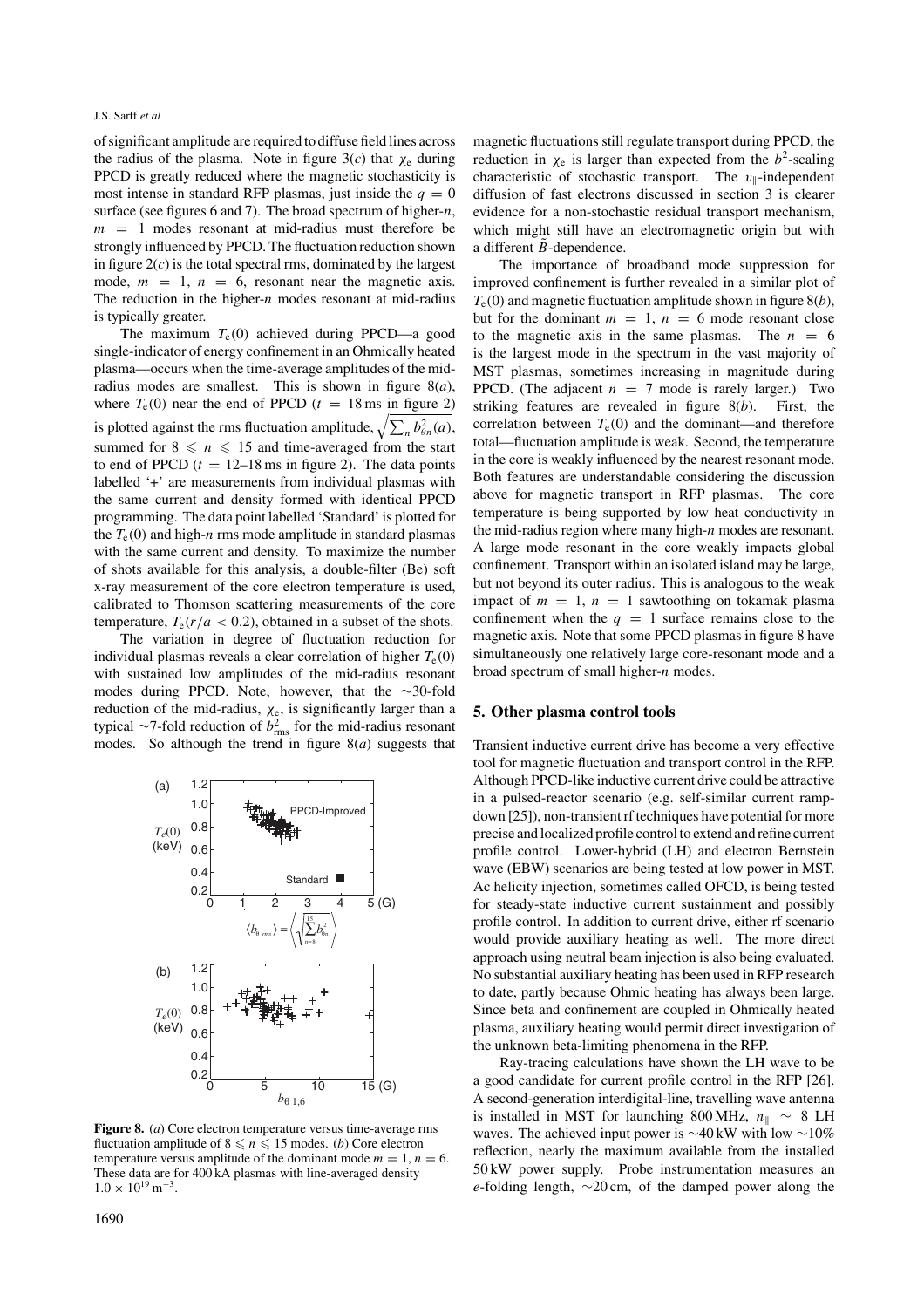for current profile control experiments. The observation of thermal levels of electron cyclotron emission suggests, by reciprocity, that EBW current drive and heating can be done in the overdense RFP [27]. A twin waveguide antenna has been installed on a 11.4 cm port to launch 3.1–3.8 GHz waves in MST from two travelling-wave tubes providing  $\leq 120$  kW total power. At low power, the amplitude of the reflected power varies with the relative phasing of the two waveguides, in qualitative agreement with theoretical analysis of coupling. Moreover the coupling is best during PPCD, bolstering the viability of EBW current profile control. The available 120 kW is ∼5–10% of the Ohmic heating power during PPCD, and so rf heating might be an observable perturbation in temperature-related measurements. A search for absorption signatures in soft and hard x-ray emission is presently underway.

Current sustainment in the RFP is especially difficult, given that the pressure-driven neoclassical bootstrap current is small. A long-standing hope for the RFP is ac helicity injection using low frequency sinusoidal modulation of the inductive loop voltages, sometimes called OFCD. Bevir and Gray [28] recognized that  $\pi/2$  relative phasing of the loop voltages injects time-average dc magnetic helicity to maintain a dc plasma current (with small ac modulation) if the plasma maintains a relaxed state. Two ∼500 Hz, *<*1 MVA oscillators have been installed in MSTs Ohmic circuits to test partial current drive by OFCD. First results are shown in figure 9. The additional current provided by low power OFCD is small (as expected). The dependence on the relative phase of the oscillators agrees very well with helicity injection expectations, reproducing a key result from the first (and only other) OFCD experiment in ZT-40M [29]. New three-dimensional, non-linear, resistive MHD computation at high Lundquist numbers demonstrates sustainment of dc plasma current with sinusoidal loop voltages, forming a theoretical basis to evaluate and optimize OFCD experiments in MST [30]. A key issue to be explored is compatibility with confinement, since OFCD is based on the relaxation physics that operates in standard RFP plasmas.

A low current (diagnostic) neutral beam [31] has been used for the first exploration of fast ion confinement in the RFP. Figure 10 shows measured fast charge-exchange neutrals observed following the abrupt shut-off of the neutral beam in standard RFP plasmas. In the two cases shown, 1 A equivalent H neutrals were injected at 10 and 20 kV perpendicular to the plasma along a central chord. The slow decay of the fast ion background greatly exceeds not only the bulk particle confinement time, ∼1 ms, but also the loss time expected for stochastic-magnetic diffusion,  $\sim v_{\parallel}D_{\rm m}$ , with  $D_{\rm m}$  inferred from *χ*<sup>e</sup> measurements in the core (figure 7). The loss rate is identical for both 10 and 20 kV injected neutrals, also uncharacteristic of stochastic diffusion. Finite gyroradius averaging could explain why fast ions are more weakly affected by magnetic stochasticity than fast electrons in standard RFP plasmas. Preliminary particle orbit modelling for the stochastic field



**Figure 9.** Toroidal plasma current with OFCD oscillators phased for current drive ('Drive', top waveform), no current drive ('No-drive', middle waveform) and anti-current drive ('Anti-drive', bottom waveform). The toroidal current with the oscillators turned off closely follows the 'No-drive' waveform.



**Figure 10.** Decay of fast neutral background following abrupt neutral beam turn-off.

described in section 4.1 and shown in figure 6 indicates that the particle diffusion is reduced ∼4-fold for a 10 keV proton  $(\rho_i/a \approx 0.08)$ , relative to the zero-gyroradius Rechester– Rosenbluth expectation. This proton's gyroradius is larger than both the typical island width and the spacing between resonant surfaces in the middle of the plasma. A short pulse  $∼1$  MW beam is being tested as the next step towards high power neutral beam heating. Fast-ion confinement will be examined in greater detail for tangential beam injection.

## **6. Summary**

Energy confinement comparable with tokamak quality has been obtained in the MST RFP at a high beta and low toroidal magnetic field. Magnetic fluctuations, which cause widespread magnetic stochasticity in the core of standard RFP plasmas, are reduced by inductive current drive targeted to the edge region of the plasma. Fast electrons *>*100 keV are confined, and Fokker–Planck modelling infers that the diffusion of these high energy electrons is independent of their parallel velocity, therefore not due to stochastic magnetic transport. The nature of the residual transport, whether electromagnetic or electrostatic as observed for turbulent transport in tokamak and stellarator plasmas, is an interesting open question. In contrast, the heat diffusivity in standard plasmas agrees well with stochastic transport expectations.